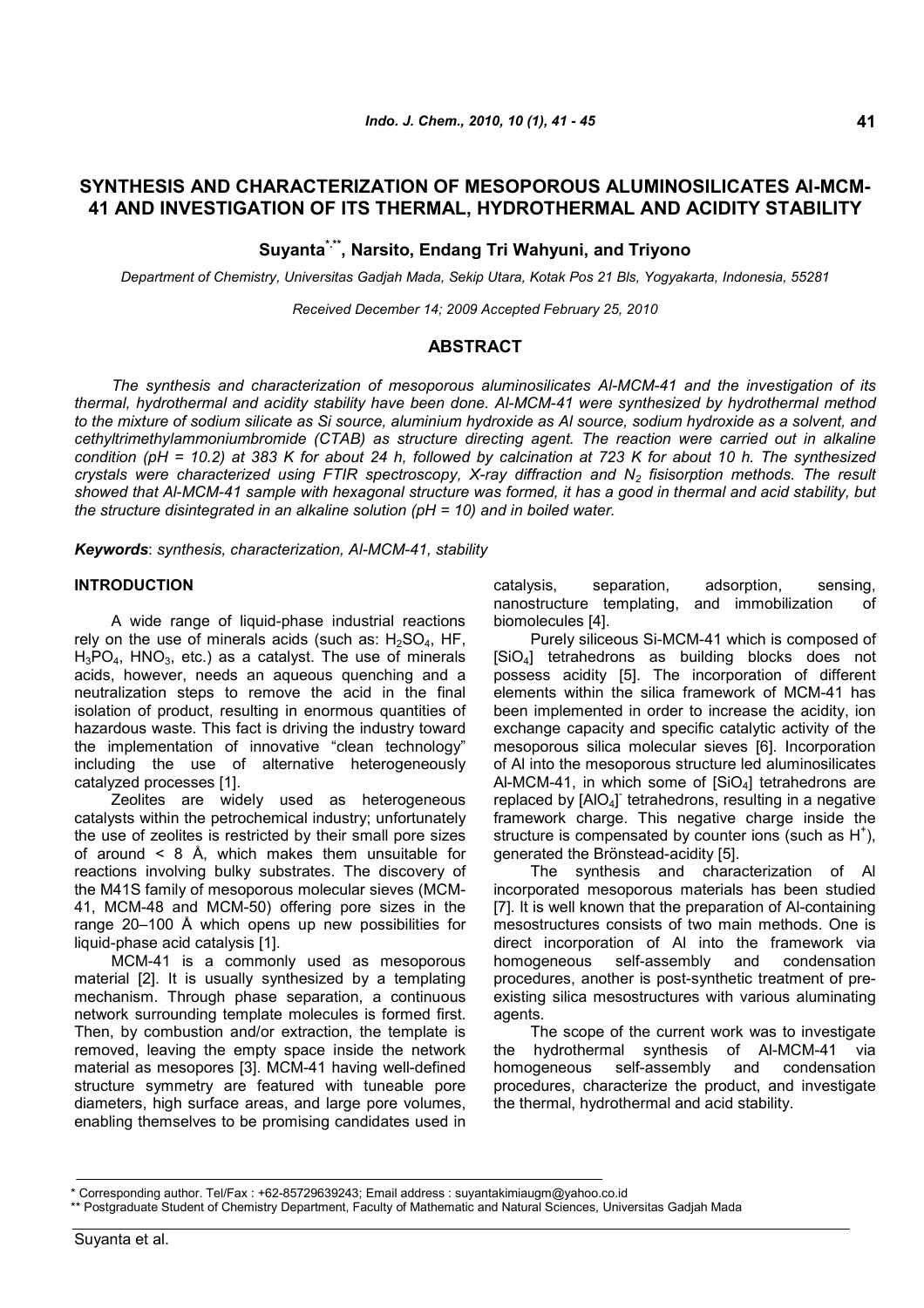## **EXPERIMENTAL SECTION**

### **Materials**

The following materials were used for the preparation of the mesoporous alumino silicates Al-MCM-41: cethyltrimethylammonium bromide (CTAB; Aldrich),  $H_2SO_4(E.$  Merck), sodium silicate (27 wt %  $SiO<sub>2</sub>$ , 8% wt Na<sub>2</sub>O, Aldrich), sodium hydroxide (E. Merck), aluminium hydroxide (E. Merck) and distilled water (Lab. of analytical Chemistry Universitas Gadjah Mada).

## **Instrumentation**

The equipments used in this research included chemical laboratory glassware, 3X Shimadzu X-ray diffractometer (XRD) with Cu-Kα radiation, and PC-8201 Shimadzu Forier Transform Infra Red (FTIR) Spectrometer which are available at Universitas Gadjah Mada, and NOVA Ver. 2.00 sorptometer wich is available at State Islamic University Yogyakarta.

## **Procedure**

## *Synthesis of Al-MCM-41*

The Al-MCM-41 was synthesized by direct incorporation of Al into the framework via homogeneous self-assembly and condensation procedures according to Bordoloi et al. [7] with some modification, as follows: (i) 8.67 g of CTAB and 29 g of distilled water were mixed and stirred for 30 min. There after 9.31 g of sodium silicate solution was added dropped wise to the surfactant solution with vigorous stirring. After stirring for 30 min the mixture of 0.114 g of aluminium hydroxide, 0.0585 g of NaOH and 2 g of distilled water was added to the first mixture and the resulting gel was stirred for 15 min. The solution of 0.6 g of conc.  $H_2SO_4$  in 2.5 g of water was then added to the mixture in order to reduce the pH become to  $\pm$ 10.2. The gel was then transferred into 150 cm<sup>3</sup> Teflon-lined stainless steel autoclave and heated at 383 K for 24 h. After cooling into the room temperature, the solid phase was recovered by filtration on a Buchner funnel, washed with distilled water, and dried in air at 363 K. Surfactant was removed by calcining the as-synthesized Al-MCM-41 at 813 K for 10 h with the heating rate of 2 deg/min.

### *Characterization*

Characterization of the as-synthesized and calcined Al-MCM-41 samples was carried out by XRD (Shimadzu XD-3H) using nickel-filtered Cu  $K_{\alpha}$  radiation  $(\lambda=1.5406 \text{ Å})$ . Infra-red spectra were recorded with a Shimadzu-8201 PC FTIR Spectrometer from KBr Pellets (0.005 g sample with 0.1 g KBr). The pore properties of calcined Al-MCM-41 were analyzed using a NOVA Ver. 2.00 sorptometer.

### *Investigation of the thermal, hydrothermal and acidity stability*

In order to investigate the thermal stability of calcined Al-MCM-41, 1 g of sample was heated at 473 K for 6 h, and then the crystalinity was measured by using X-ray diffraction method based on the intensity of  $d_{100}$  plane. Those procedures were repeated at 673 K. In order to investigate the hydrothermal stability of calcined Al-MCM-41, 1 g of sample was reflux in 50 mL of boiled water for 4 h. After cooling at the room temperature, the solid phase was recovered by filtration on a Buchner funnel, washed with distilled water, and immediately dried in the oven at 383 K for 2 h. Then the crystalinity was measured by using X-ray diffraction method based on the intensity of  $d_{100}$  plane. In the study of acidity stability, 1 g of Al-MCM-41 was added into 50 mL of HCl solution having pH of 1, then stirred for 2 h. The solid phase was recovered by filtration on a Buchner funnel, washed with distilled water, and dried in the air at room temperature. The crystalinity was monitored by using X-ray diffraction method, based on the intensity of  $d_{100}$  plane. Those procedures were repeated at pH of 6 and 10 respectively.

### **RESULT AND DISCUSSION**

### **Characterization**

Fig. 1(A) showed the XRD powder patterns of assynthesized Al-MCM-41 samples. The structure of the as-synthesized Al-MCM-41 material was confirmed by observing a typical peak with a very prominent (100) reflection at low angle  $(2\theta = 2-3^{\circ})$ .

The presence of this peak indicates that the material posses a long range order in hexagonal symmetry [8-9]. According to Fig. 1(B), upon calcinations at 813 K for 10 h with the heating rate of 2 deg/min, the intensity of the XRD peaks increased by about 3 times, in addition there are some other weak peaks at more higher angle ( $2\theta$  = 3-6°). These results reflect that the degree of ordering was dramatically improved by removal of surfactant. It is important to note the shift of the reflection maximum in the patterns of these two samples. The as-synthesized Al-MCM-41 has a spacing of 37 Å, which upon calcinations decreased to 35.2 Å. This decreasing in the d spacing value is due to the contraction of the pore structure, which is taking place during the process of calcinations. No apparent peaks at a high angle of 30-50° were observed (not shown here) indicating that no separate phase of aluminium oxide was form during the synthesis and calcinations processes.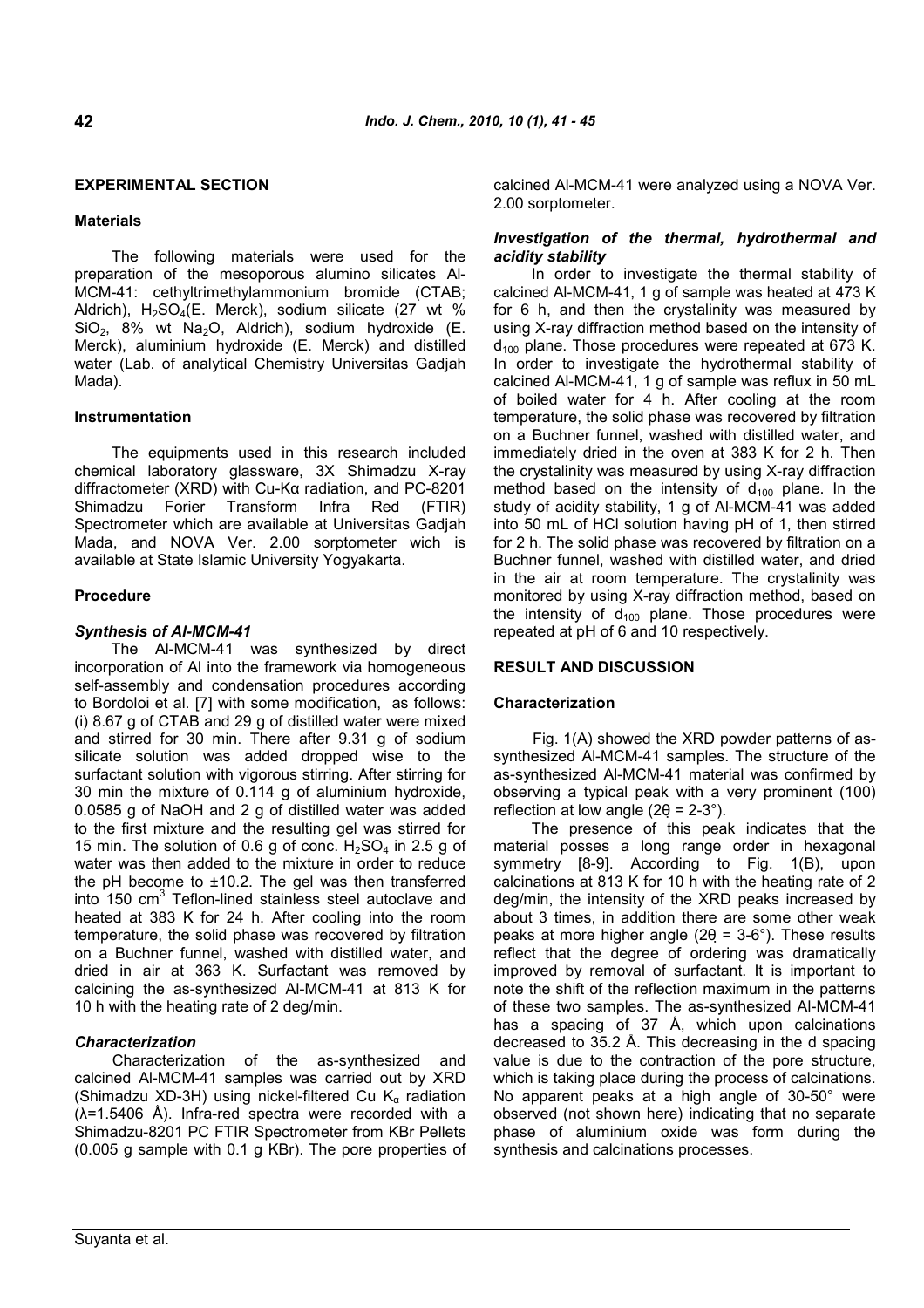

**Fig 1.** XRD powder patterns of: (A) as-synthesized and (B) calcined Al-MCM-41



Wave mumber (cm-1)

**Fig 2.** FTIR spectra of (A) as-synthesized and (B) calcined Al-MCM-41

Infrared spectroscopy was used extensively for characterization of the aluminosilicate. Fig. 2 showed the FTIR spectra of as-synthesized and calcined Al-MCM-41 in the wave number region of 400-4000 cm<sup>-1</sup>. The assynthesized Al-MCM-41 sample exhibits absorption bands around 2924 and 2854 cm<sup>-1</sup>. According to Flanigen et al. [10], those peaks were corresponding to *n*-C-H and *d*-C-H stretching vibration of surfactant molecules. The broad bands around  $3425 \text{ cm}^{-1}$  may be attributed to the silanols at the surface and adsorbed water molecules, while deformational vibrations of adsorbed molecules cause the adsorption bands at around 1627 cm<sup>-1</sup>. Based on the spectra of calcined Al-MCM-41 samples, there are bands at 1103 cm<sup>-1</sup> and shoulder at about 1235  $cm^{-1}$  which are assigned to the asymmetric Si-O-T (T= Si or Al) stretching vibration. The band at about 964 cm<sup>-1</sup> is associated with symmetric Si- $O-M$  (M = H or AI) stretching and the band around 470  $\text{cm}^{-1}$  is assigned to a  $\text{SiO}_4$  bending mode. The stretching vibration of silanol group took place at 964 cm $^{-1}$ .



**Fig 3.** Nitrogen adsorption-desorption isotherms of calcined Al-MCM-41



**Fig 4.** The effects of heating to the criystalinity of Al-MCM-41: (A) original sample, (B) heated sample at 473 K for 6 h, (C) heated sample at 673 K for 6 h

Nitrogen adsorption isotherms of Al-MCM-41 are presented in Fig. 3 at  $P/P_0 = 0.30$ , the accessible pores are totally filled with adsorbate and the isotherm reaches a plateau that remains fairly invariant as  $P/P_0$ approaches 0.38-0.84. The nitrogen sorption isotherms showed that the Al-MCM-41 structure was of type IV; typically observed in mesoporous materials [11]. The total mesopore volume was calculated from the amount of vapor adsorbed at  $P/P_0 = 0.20$ ; assuming that Al-MCM-41 was then filled with condensed liquid nitrogen in the normal liquid state. Adsorption at low pressure  $(PIP_0 < 0.20)$  is accounted for by monolayer-multilayer adsorption of  $N_2$  on the wall of mesopores. The Fig. 3 showed a sharp step capillary condensation in mesopores region (P/P<sub>0</sub>) =  $0.22 - 0.38$ , suggesting a narrow pore distribution.

#### **The stability of Al-MCM-41**

Fig. 4 illustrated the effects of heating temperature in the air for 6 h on the structure of Al-MCM-41. The original calcined sample, the heated sample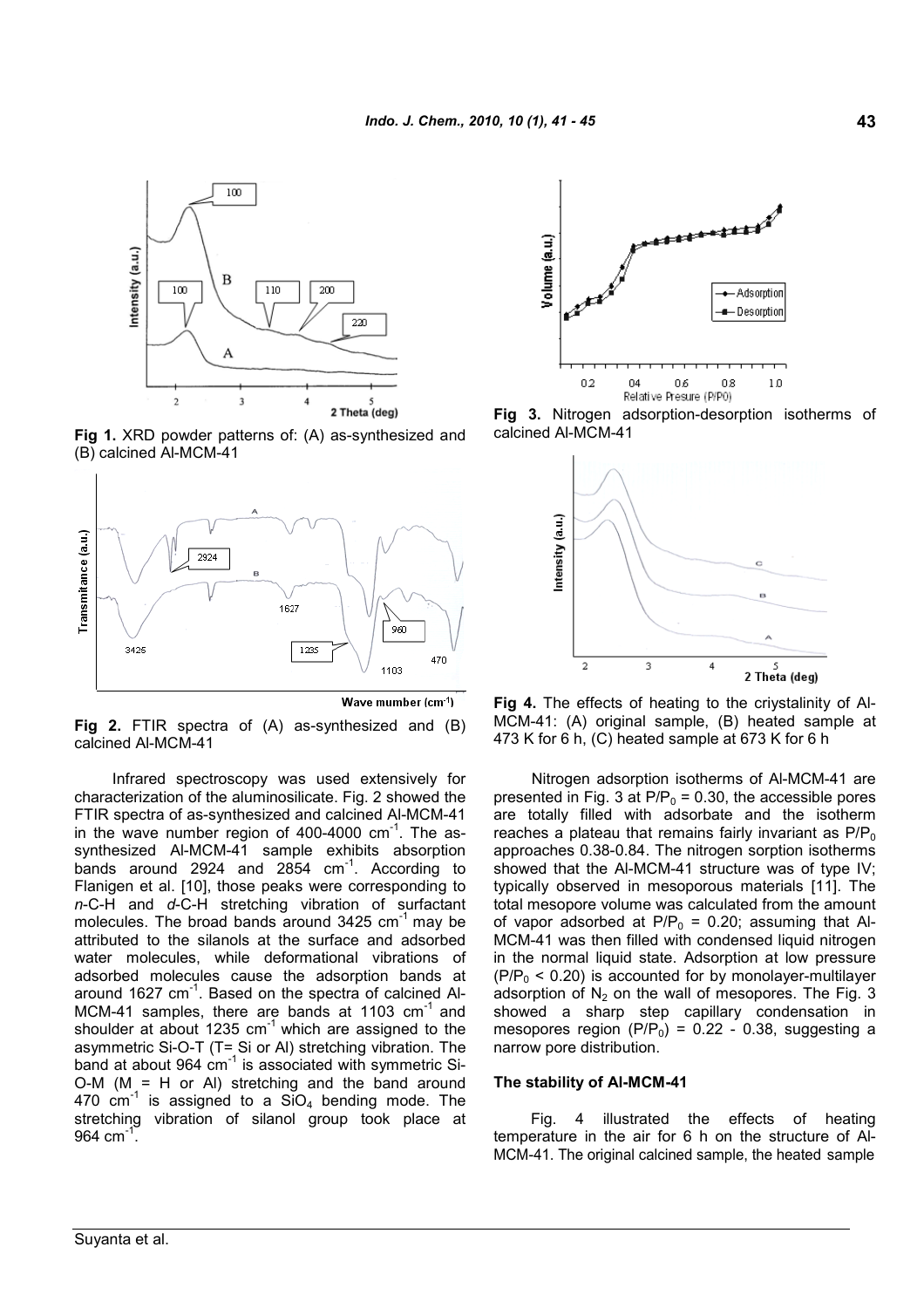

**Fig 5.** The effects of hydrothermal in the boiled water to the crystalinity of Al-MCM-41: (A) original sample, (B) heated sample in the boiled water for 4 h



**Fig 6.** The effects of solution pH to the crystalinity of Al-MCM-41: (A) original sample, (B) after treatment with solution having pH of 1, (C) after treatment with solution having pH of 6, (D) after treatment with solution having pH of 10

at 473 K and the heated sample at 673 K for 6 h were presented in Fig. of 4(A), 4(B) and 4(C) respectively.

All of diffractogram in Fig. 4 are very similar, indicating that the structure of AlMCM-41 was maintained during the heating. The slight increasing in the peak intensity of  $d_{100}$  plane for the heated sample at 673 K may be caused by condensation of silanol groups formed the siloxane according to reaction:

 $-Si-OH + Si-OH \rightarrow -Si-O-Si- + H<sub>2</sub>O$ The thermal stability of Al-MCM-41 was consistent

with the experiment done by amount of researchers in the case of pure silica Si-MCM-41. Chen et al. [12] reported that Si-MCM-41 could be heated to 1123 K before structural collapsed began. Kim et al. [13] showed that the powder X-ray diffraction pattern and BET surface area were not affected significantly by heating to 2 1170 K in air and  $O<sub>2</sub>$  containing water vapor up to 2.3 kPa. More recently, Kim and Ryoo [14] reported that the mesoporous structure constructed with a pure silica

framework was stable in 100% steam flow under atmospheric pressure at 700 K.

Fig. 5 illustrated the effects of heating in the boiled water to the structure of Al-MCM-41. The diffractogram of original calcined Al-MCM-41 was very different compared to the sample heated in the boiled water for 4 h, indicating the disintegration of the Al-MCM-41 structure. It means that the sample has a poor in hydrothermal stability. Disintegration of the Al-MCM-41 structure may be caused by the hydrolysis of silicate framework according to the reaction:

 $-Si-O-Si-$  +  $H_2O \rightarrow$  -Si-OH + -Si-OH

The poor hydrothermal stability of Al-MCM-41 was consistent with the experiment done by Ryoo and Jun [15] in the case of Si-MCM-41, who reported that the Si-MCM-41 structure prepared from three different procedures lost after heating in boiled water for 12 h.

Fig. 6 illustrated the effects of pH on the structure of Al-MCM-41. The Fig. 6 showed that AlMCM-41 structure was stable in the acidic aqueous solutions (pH of  $1 - 6$ ) at room temperature for 2 h; in the alkaline condition (pH of 10), however, the structure disintegration occurred seriously. This behavior could be understood based on the acid properties of silanol groups. In the acidic conditions, protonation will be occurred without damaged the linkage on the silanol groups, but in the alkaline conditions the silanol groups seemed were hydrolyzed.

#### **CONCLUSION**

Mesoporous aluminosilicate Al-MCM-41 sample with ordered hexagonal structure had been prepared hydrothermally using CTAB surfactant as the template. The materials exhibit good in thermal and acidity stability, but its structure disintegrated in the alkaline solution at room temperature and in boiled water.

#### **ACKNOWLEDGEMENT**

We thanks to Ms. Desi Setiawan, Ms. Dian Fitriani, and Ms. Thia Masykuroh, undergraduate students of Chemistry Department Faculty of Mathematics and Natural Sciences Gadjah Mada University Yogyakarta, for their valuable help in the part of experiment work.

#### **REFERENCES**

- 1. Wilson, K., and Clark, J.H., 2000, *Pure Appl. Chem.,* 72, 7, 1313–1319.
- 2. Roque-Malherbe R.M.A., 2007, *Adsorption and Diffusion in Nanoporous Materials,* CRC Press, Boca Raton.